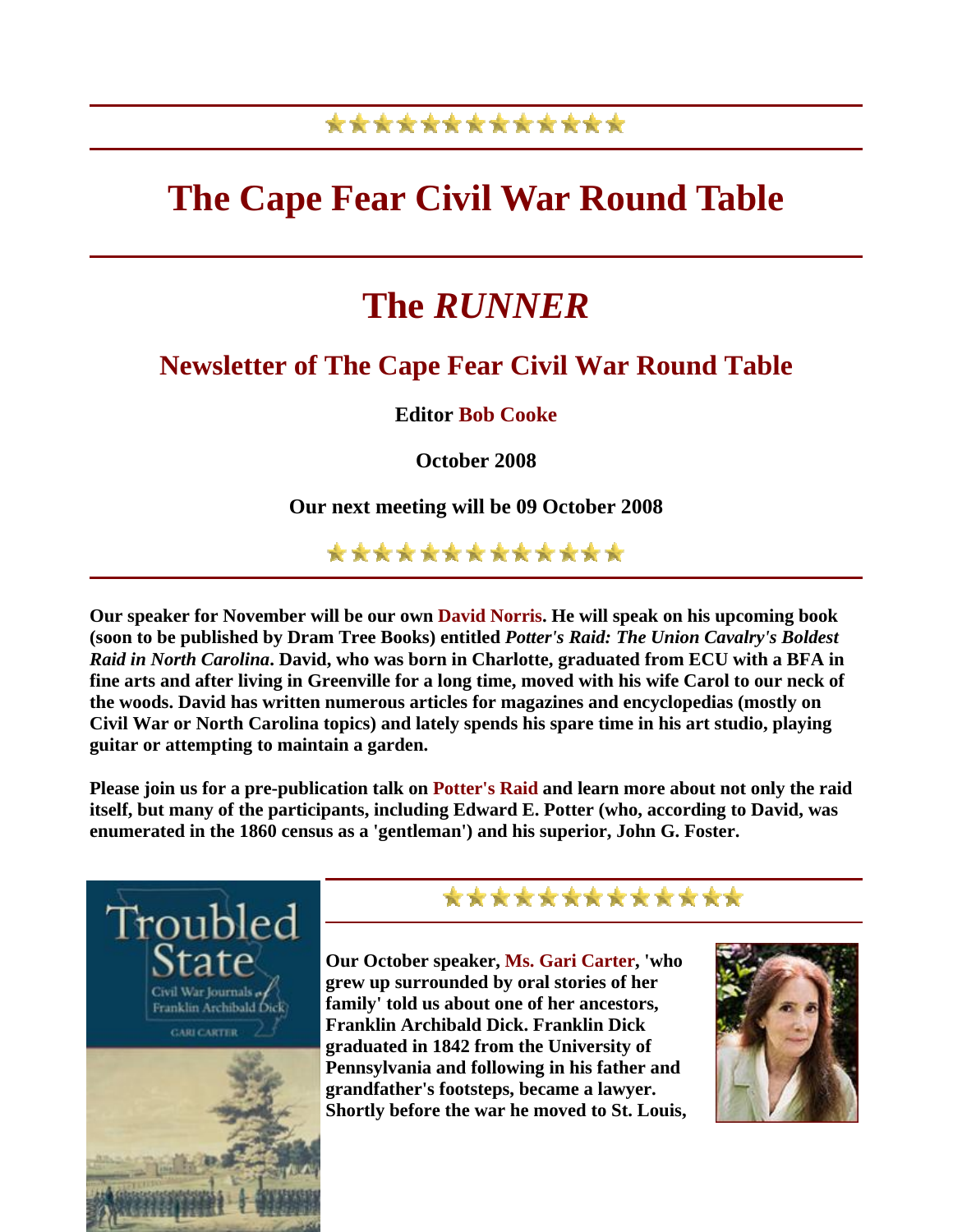**Missouri and began a practice with a partner by the name of Frank Blair. In a tantalizing twist of history, Ms. Carter was given Dick's remaining wartime journals. Unfortunately, only two volumes out of ten remain, those covering 1861 and a part of 1865.** 

**As a Unionist, Dick was very concerned about the pro-Confederate leanings of his adopted state. Holding secret meetings with not only Frank, but his brother Montgomery (who would serve as Postmaster General in Lincoln's cabinet) and Nathaniel Lyon (Connecticut born- USMA class of 1841). While Dick and the Blair's mapped out the political future of the state, Lyon handled the military end of things. Knowing that Southern sympathizers, aided by the Governor Clairborne F. Jackson and his militia, were set to takeover the capital, the men acted quickly to prevent that occurrence. Gathering his forces, which included the local German organization, the Unionists surrounded the pro-Confederates in their camp (Camp Jackson, in the western part of the city). Lyon, described as 'Violent, sometimes almost wild, in his patriotism,' led seven thousand Unionists against the seven hundred sympathizers in the camp. The Southerners, commanded by General David M. Frost (a native New Yorker and also a graduate of the Military Academy, class of 1844) surrendered without firing a shot.** 

**[The following is from The Civil War, Day by Day, by E.B. Long] : During the march back to the arsenal, the prisoners were guarded by the Germans and the regulars. Excitement had been extreme in the city for days, with cries of 'Hessians' against the Germans, and equally strong anti-Southern feelings expressed. A crowd of the curious and agitated viewed the march, including one William T. Sherman and his son, and of course it happened: someone pushed or shoved, a shot or two rang out, and then more and more, with the unionists firing on the crowd .... When it was over some twenty-eight or twenty-nine people were dead or mortally wounded, including, reportedly, a child in arms. Mobs stormed through the streets of St. Louis that night; all saloons were closed. A strange sort of war the 'battle of St. Louis'.** 

**Ms. Carter's ancestor, Franklin Dick, went on to become the Provost Marshall General for the Department of the Missouri, handling the many cases of Southern sympathizers as they were sent beyond the states' borders. According to Ms. Carter, Dick's greatest fear was that the South would move north and the British would move south from Canada to crush the Union. After the war Dick relocated to Washington, D.C. and, with his former partner, Francis Blair, again practiced his profession. He later moved back to Philadelphia, where he died in 1885.** 

**The Round Table has purchased several copies of Ms. Carter's book on Missouri and St. Louis in particular during these times. The book, aptly entitled, Troubled State, will be offered at our raffles. If you would like to purchase a copy directly from Ms. Carter, visit her website at [http://www.garicarter.com.](http://www.garicarter.com/index.htm)** 

\*\*\*\*\*\*\*\*\*\*\*\*\*

**From** *The Knapsack***, newsletter of the Raleigh RT, by way of Bruce Patterson: Battles with Dual Names- The South generally named battles after some handiwork of man (a town, a building, etc.) while the North gave names based on something natural, such as a river, mountain, etc.**